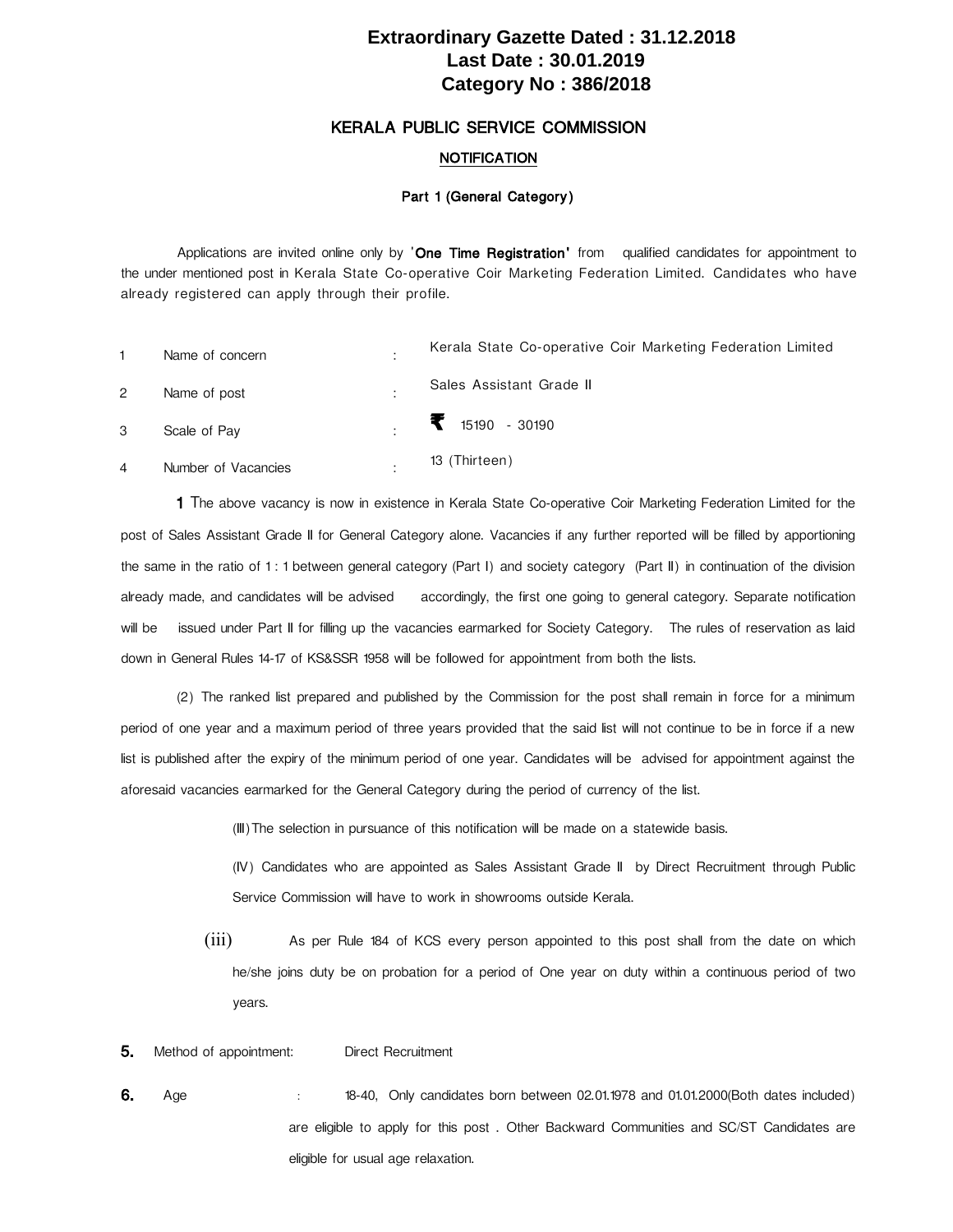(For conditions regarding the age relaxation Please see part 2 of the General Conditions)

## Note:-

For concession allowed in upper age limit subject to the condition that the maximum age limit shall in no case exceed 50 years, please see para (2) of the General Conditions under part II of this Notification. Relaxation of age will be allowed to all provisional employees of the twenty nine Co-operative institutions mentioned in G. O. (P) No. 41/98 dated09.03.1998 (whether they continue in service or relieved from service) who have been appointed through the Employment Exchange to the extent of their provisional service provided they possess a minimum service of one year in the provisional appointment. The maximum period of relaxation allowed to such persons will be five years. Once they get appointment on regular basis, the concession will not be available for further appointment to any other post. The candidates who are entitled to the above concession shall note the details there of in the respective column of the application and submit certificate (original) obtained from the Head of Office or Head of Department or Appointing Authority of the Co-operative Institutions concerned, when the Commission calls for. The certificate should contain all the relevant particulars such as the post in which the applicant has/ had provisional service, the scale of pay, name of the Cooperative Institution in which he/ she has/ had worked, the date of commencement of provisional service and the date of

termination of the provisional service. It should also be noted in the certificate that the applicant is not holding regular appointment under the Co-operative Institution. The original certificate thus produced will not be returned to the candidate.

#### 7) Qualifications:

- 1) Degree in any discipline from a recognized University.
- 2) Should have studied Hindi at least up to +2 level.
- 3) Typewriting English (Lower) KGTE

#### OR

 Successful completion of a course not less than six months duration in Computer Application recognised by State or Central Government.

Note:- 1) Rule 10 (a) (ii) of Part II KS&SSR is applicable for this selection.

 2) Those candidates who have claimed equivalency for qualifications should produce the Government order proving the same at the time of certificate verification in order to consider as equivalent

 3) If the caste of candidates is wrongly mentioned in their SSLC book, they should claim their original caste in their applications and should produce community/NCLC certificate issued from concerned revenue authority and the Gazette Notification for the same at the time of certificate verification.

#### 8. Mode of submitting the Applications:-

 Candidates shall register as per 'ONE TIME REGISTRATION ' system on the Official Website of Kerala Public Service Commission ['www.keralapsc.gov.in](http://www.keralapsc.gov.in/)' to apply for the post. Candidates who have already registered shall apply by logging on to their profile using their User- ID and password. Candidates shall click on the 'Apply Now' button of the respective post in the Notification link for applying for a post. No application fee is required. Candidates can view and have a print-out of the details in the profile if required, by clicking the link Registration Card. Candidates are responsible for the correctness of the personal information and secrecy of password.